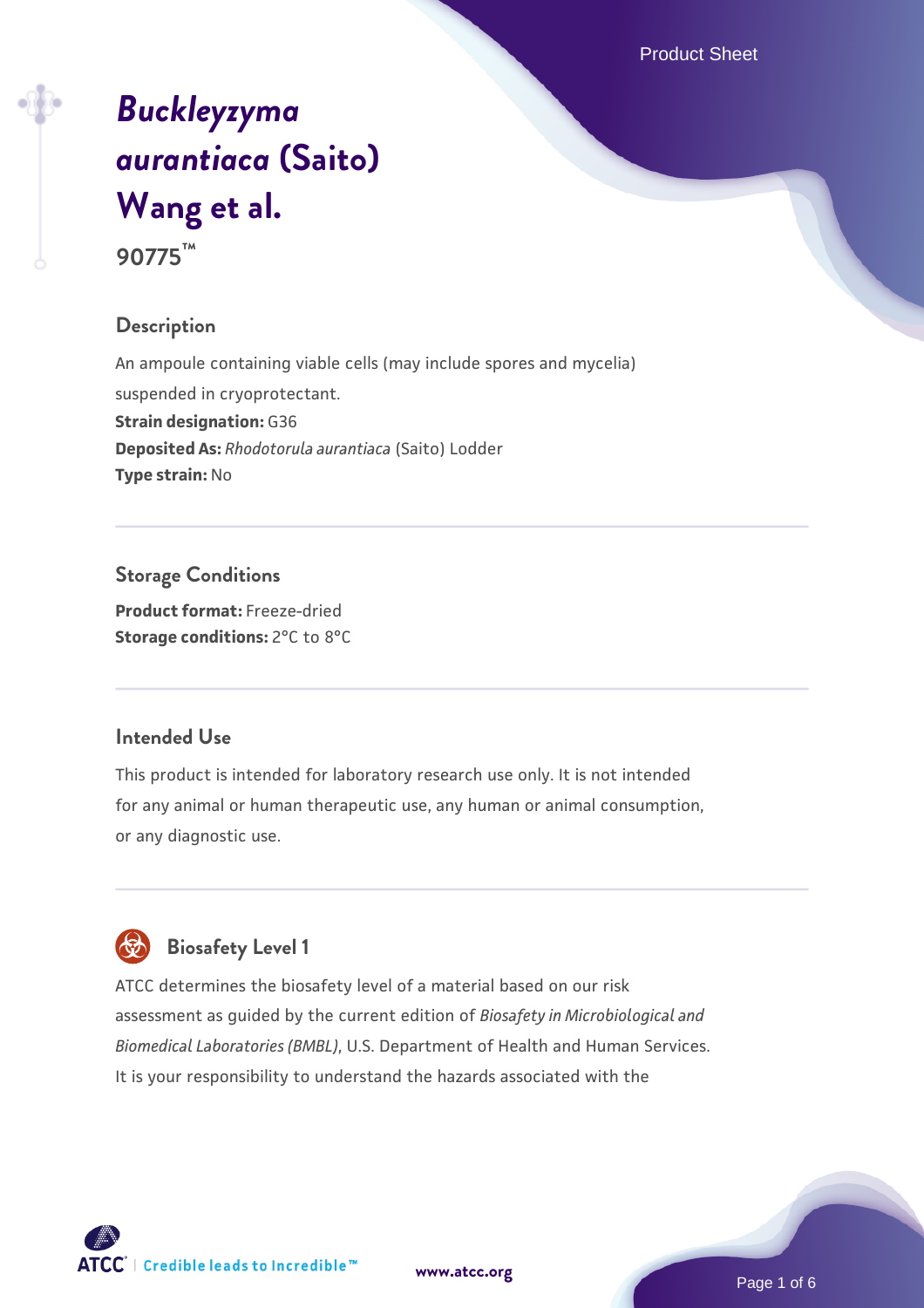material per your organization's policies and procedures as well as any other applicable regulations as enforced by your local or national agencies.

ATCC highly recommends that appropriate personal protective equipment is always used when handling vials. For cultures that require storage in liquid nitrogen, it is important to note that some vials may leak when submersed in liquid nitrogen and will slowly fill with liquid nitrogen. Upon thawing, the conversion of the liquid nitrogen back to its gas phase may result in the vial exploding or blowing off its cap with dangerous force creating flying debris. Unless necessary, ATCC recommends that these cultures be stored in the vapor phase of liquid nitrogen rather than submersed in liquid nitrogen.

## **Certificate of Analysis**

For batch-specific test results, refer to the applicable certificate of analysis that can be found at www.atcc.org.

## **Growth Conditions**

**Medium:**  [ATCC Medium 28: Emmons' modification of Sabouraud's agar/broth](https://www.atcc.org/-/media/product-assets/documents/microbial-media-formulations/2/8/atcc-medium-28.pdf?rev=0da0c58cc2a343eeae735016b70809bb) [ATCC Medium 200: YM agar or YM broth](https://www.atcc.org/-/media/product-assets/documents/microbial-media-formulations/2/0/0/atcc-medium-200.pdf?rev=ac40fd74dc13433a809367b0b9da30fc) [ATCC Medium 323: Malt agar medium](https://www.atcc.org/-/media/product-assets/documents/microbial-media-formulations/3/2/3/atcc-medium-323.pdf?rev=58d6457ee20149d7a1c844947569ef92) **Temperature:** 24-26°C **Atmosphere:** Aerobic

**Handling Procedures**



**[www.atcc.org](http://www.atcc.org)**

Page 2 of 6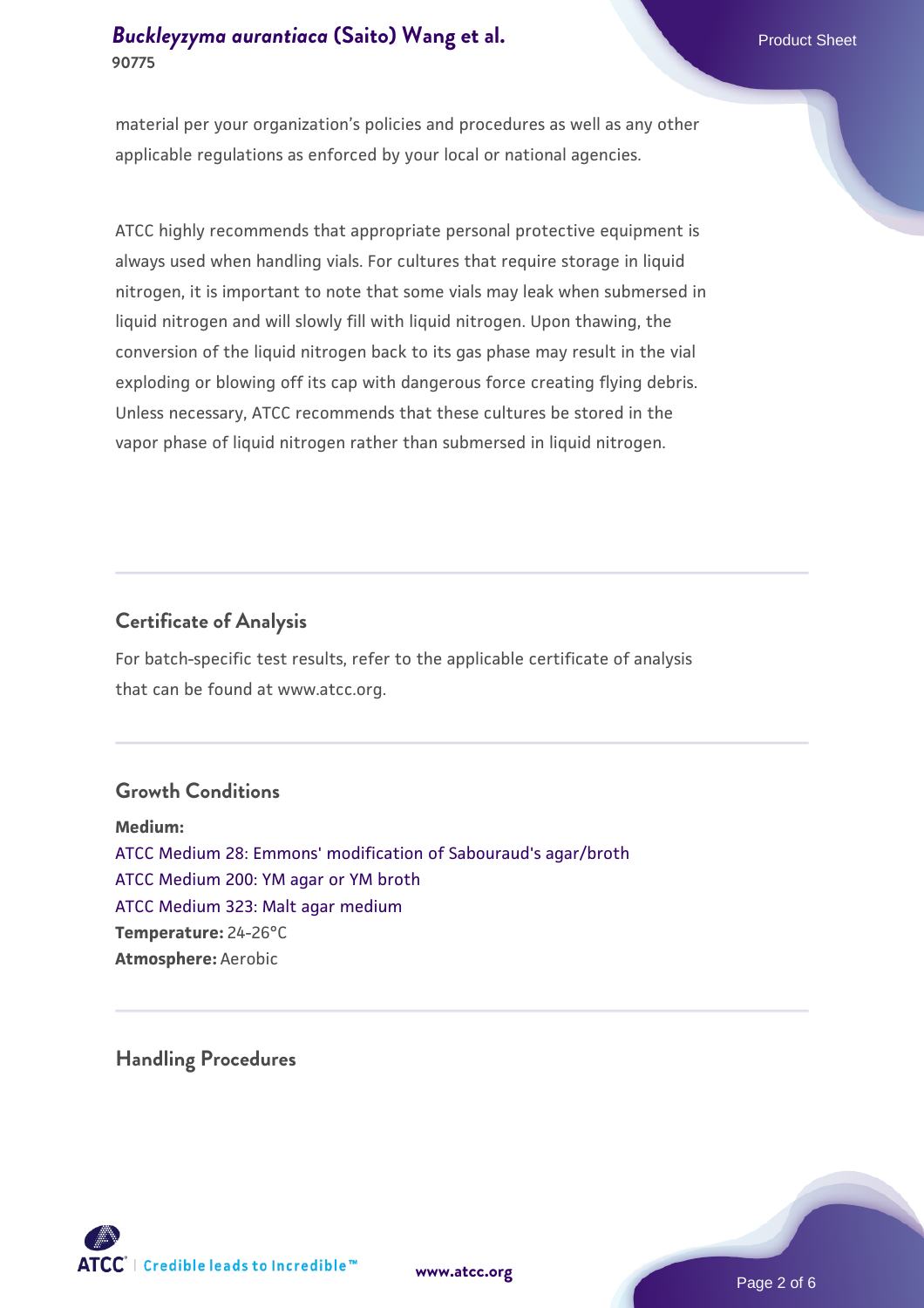#### For **freeze-dry (lyophilized)** ampoules:

- 1. Open an ampoule according to enclosed instructions.
- 2. From a single test tube of **sterile distilled water** (5 to 6 mL), withdraw approximately 0.5 to 1.0 mL with a sterile pipette and apply directly to the pellet. Stir to form a suspension.
- 3. Aseptically transfer the suspension back into the test tube of sterile distilled water.
- Let the test tube sit at room temperature (25°C) undisturbed for **at** 4. **least 2 hours**; longer (e.g., overnight) rehydration might increase viability of some fungi.
- Mix the suspension well. Use several drops (or make dilutions if desired) 5. to inoculate recommended solid or liquid medium. Include a control that receives no inoculum.
- 6. Incubate the inoculum at the propagation conditions recommended.
- 7. Inspect for growth of the inoculum/strain regularly. The sign of viability is noticeable typically after 1-2 days of incubation. However, the time necessary for significant growth will vary from strain to strain.

## **Notes**

Additional information on this culture is available on the ATCC<sup>®</sup> web site at www.atcc.org.

# **Material Citation**

If use of this material results in a scientific publication, please cite the material in the following manner: *Buckleyzyma aurantiaca* (Saito) Wang et al. (ATCC 90775)

## **References**

References and other information relating to this material are available at www.atcc.org.

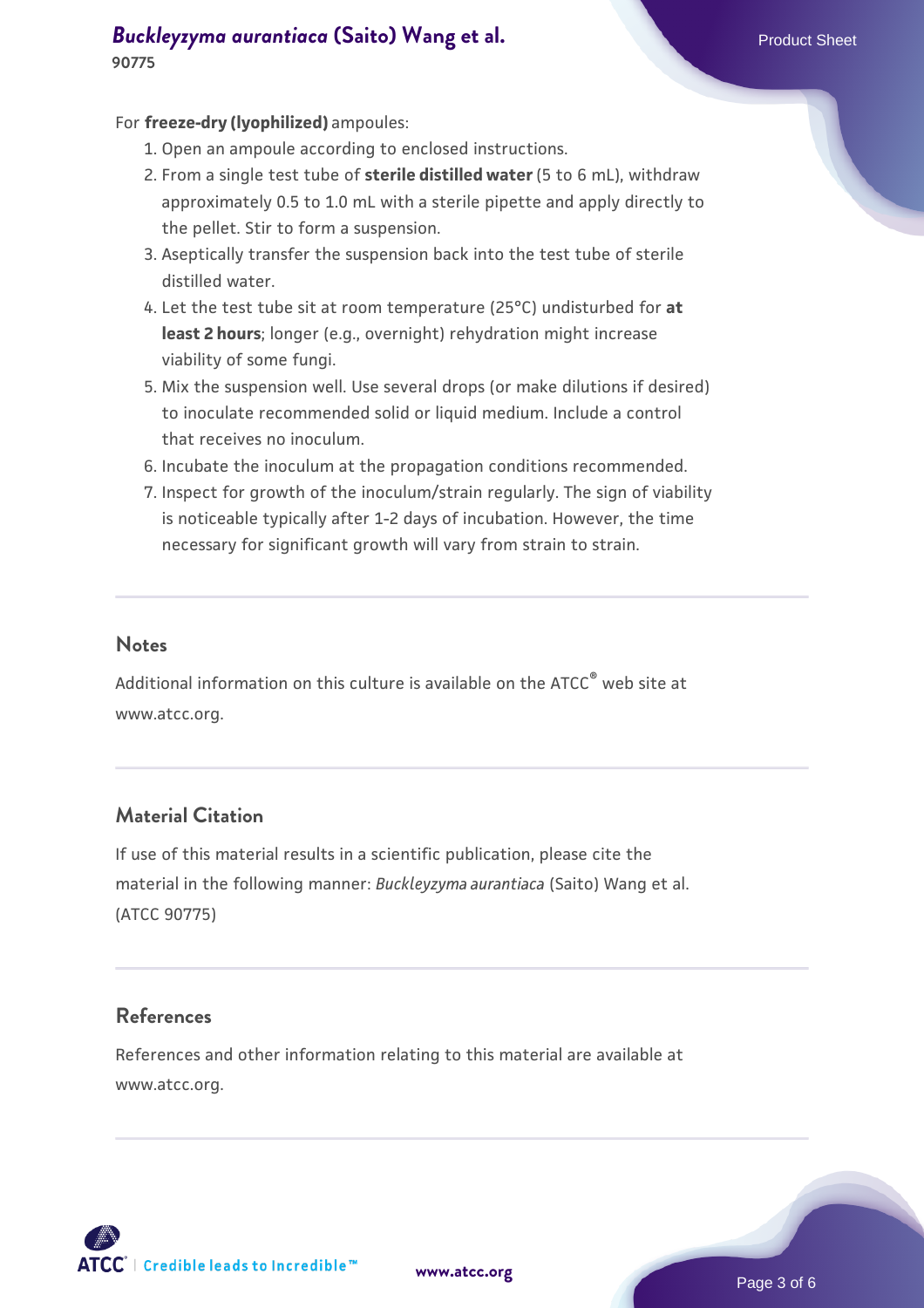## **Warranty**

The product is provided 'AS IS' and the viability of ATCC® products is warranted for 30 days from the date of shipment, provided that the customer has stored and handled the product according to the information included on the product information sheet, website, and Certificate of Analysis. For living cultures, ATCC lists the media formulation and reagents that have been found to be effective for the product. While other unspecified media and reagents may also produce satisfactory results, a change in the ATCC and/or depositor-recommended protocols may affect the recovery, growth, and/or function of the product. If an alternative medium formulation or reagent is used, the ATCC warranty for viability is no longer valid. Except as expressly set forth herein, no other warranties of any kind are provided, express or implied, including, but not limited to, any implied warranties of merchantability, fitness for a particular purpose, manufacture according to cGMP standards, typicality, safety, accuracy, and/or noninfringement.

## **Disclaimers**

This product is intended for laboratory research use only. It is not intended for any animal or human therapeutic use, any human or animal consumption, or any diagnostic use. Any proposed commercial use is prohibited without a license from ATCC.

While ATCC uses reasonable efforts to include accurate and up-to-date information on this product sheet, ATCC makes no warranties or representations as to its accuracy. Citations from scientific literature and patents are provided for informational purposes only. ATCC does not warrant that such information has been confirmed to be accurate or complete and the customer bears the sole responsibility of confirming the accuracy and completeness of any such information.

This product is sent on the condition that the customer is responsible for and assumes all risk and responsibility in connection with the receipt, handling,



**[www.atcc.org](http://www.atcc.org)**

Page 4 of 6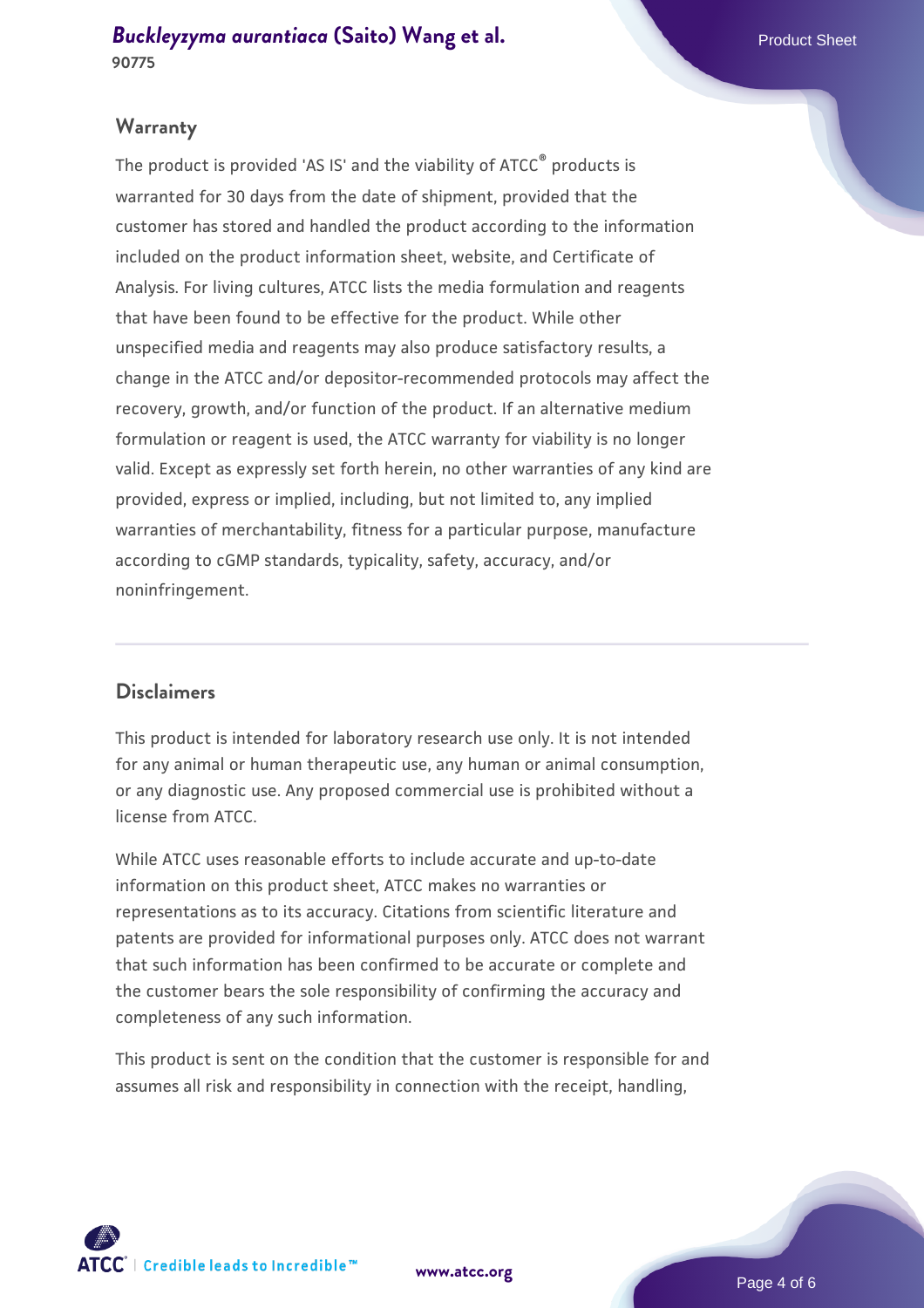storage, disposal, and use of the ATCC product including without limitation taking all appropriate safety and handling precautions to minimize health or environmental risk. As a condition of receiving the material, the customer agrees that any activity undertaken with the ATCC product and any progeny or modifications will be conducted in compliance with all applicable laws, regulations, and guidelines. This product is provided 'AS IS' with no representations or warranties whatsoever except as expressly set forth herein and in no event shall ATCC, its parents, subsidiaries, directors, officers, agents, employees, assigns, successors, and affiliates be liable for indirect, special, incidental, or consequential damages of any kind in connection with or arising out of the customer's use of the product. While reasonable effort is made to ensure authenticity and reliability of materials on deposit, ATCC is not liable for damages arising from the misidentification or misrepresentation of such materials.

Please see the material transfer agreement (MTA) for further details regarding the use of this product. The MTA is available at www.atcc.org.

## **Copyright and Trademark Information**

© ATCC 2021. All rights reserved.

ATCC is a registered trademark of the American Type Culture Collection.

## **Revision**

This information on this document was last updated on 2021-05-19

## **Contact Information**

ATCC 10801 University Boulevard Manassas, VA 20110-2209 USA